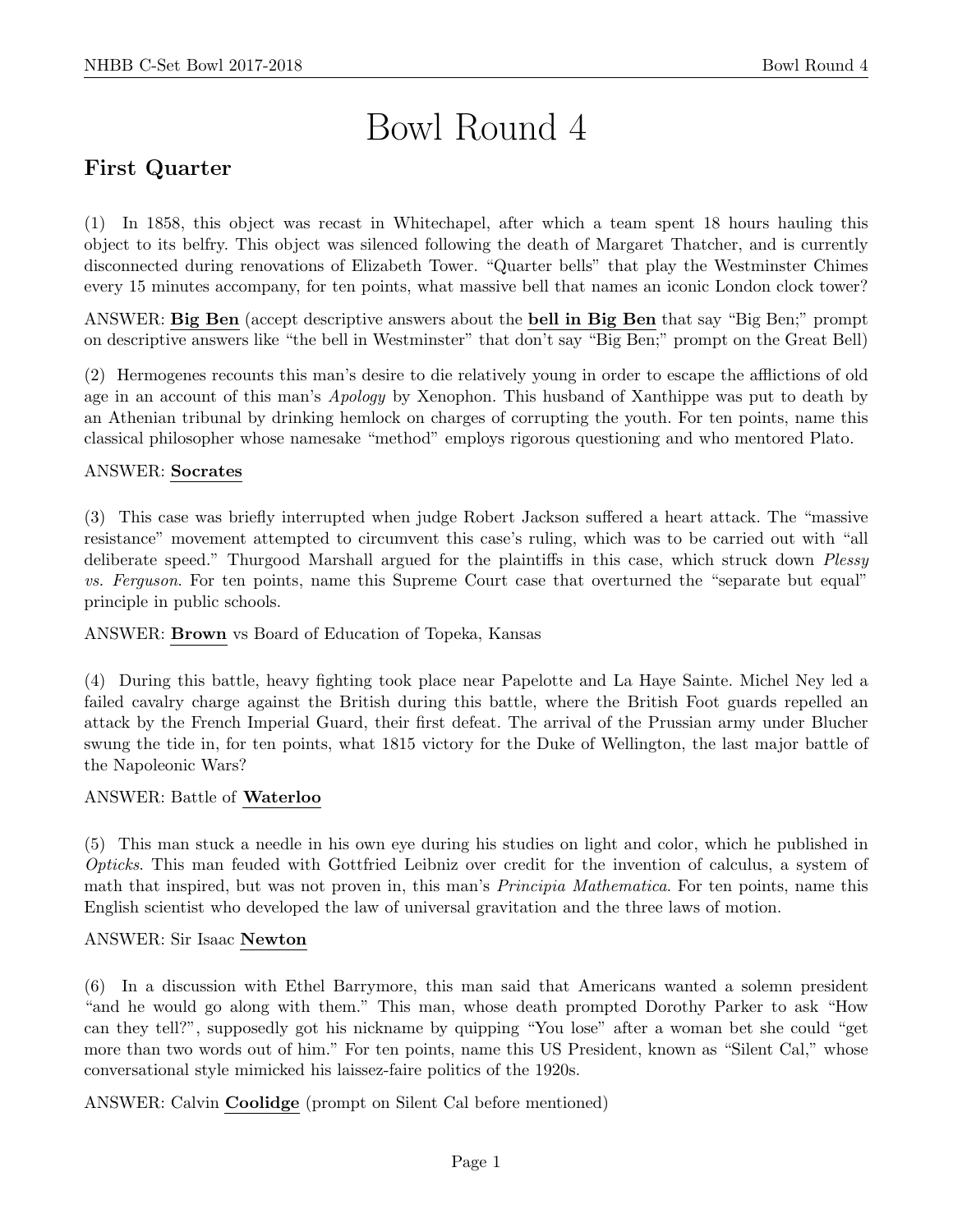(7) This god's "Horkios" aspect represented his role as the keeper of oaths; guilty liars would be forced to create votive statues at this god's sanctuary at Olympia. The ancient Olympic Games were held to commemorate this deity. A gold-and-ivory sculpture of this deity was one of the original Seven Wonders of the World and was sculpted by Phidias. The eagle and bull represented, for ten points, what husband of Hera and Greek god of thunder?

#### ANSWER: Zeus

(8) Members of this class began the Rokugo rebellion after the defeat of their lord. These people, who received stipends in units of rice called koku, first rose to prominence during the Kamakura shogunate. Members of this class who were no longer employed were known as ronin. These warriors had the right to bear katanas and followed the bushido code of honor. For ten points, name this noble military class in medieval Japan.

ANSWER: samurai (accept ronin before it is mentioned; accept bushi before "bushido" is read)

(9) In this novel, a woman who seeks vengeance for the rape and murder of her sister by a callous nobleman sews the names of those she marks for death into her knitting. Near the start of this novel, Doctor Manette is released from an eighteen-year sentence in the Bastille. This novel ends as Sydney Carton is guillotined in place of Charles Darnay during the French Revolution. For ten points, name this Charles Dickens novel titled after London and Paris.

#### ANSWER: A Tale of Two Cities

(10) A depiction of this event dubbed a customs office as "Butcher's Hall;" Henry Pelham created that engraving. During this event, Richard Palmes attacked Thomas Preston with a club, prompting a volley of gunfire that killed Crispus Attucks. John Adams controversially agreed to defend a group of British soldiers accused of murder for their roles in this event. For ten points, name this 1770 killing of five protesters in Massachusetts.

#### ANSWER: Boston Massacre (accept the Incident on King Street)

## Second Quarter

(1) This non-African leader made the mistake of sending troops to aid Agostinho Neto of the MPLA in the Angolan Civil War, a costly intervention dubbed his country's "Vietnam." Though he was arrested for launching an unsuccessful raid on Moncada Barracks in a failed revolution, his later movement of 26th July was able to overthrow Fulgencio Batista with the aid of Che Guevara. For ten points, name this former Communist president of Cuba who died in 2016.

#### ANSWER: Fidel Castro

BONUS: This man, Fidel's brother, took power in 2006 due to Fidel's illness. In 2013, this man announced that he would retire as President in 2018.

ANSWER: Raul Castro (prompt on (R.) Castro)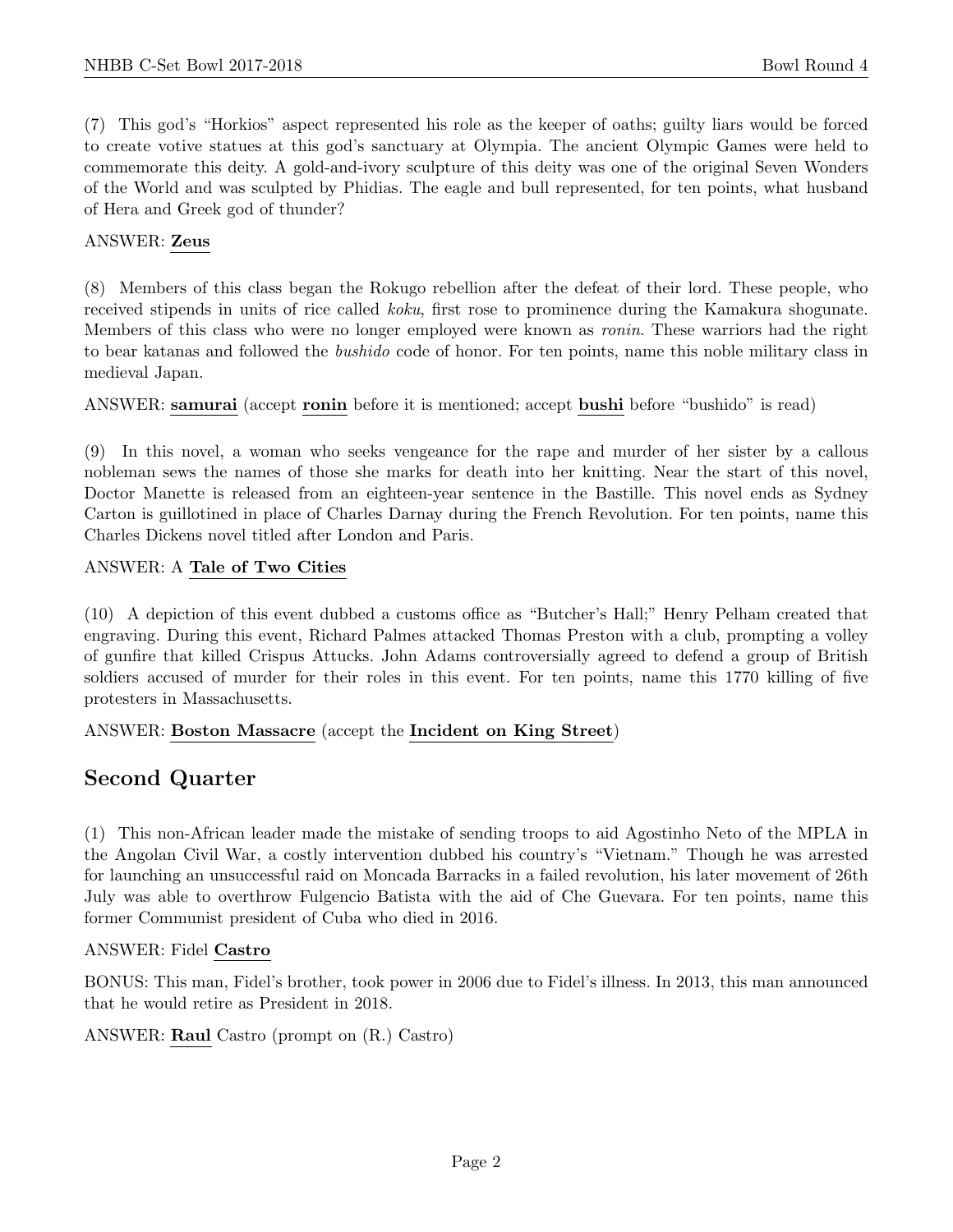(2) Near this battle's end, a storm prevented the losing side from evacuating to Gloucester Point. News of this battle prompted Lord North to proclaim, "Oh God, it's all over." This battle began when the Continental Army and Comte de Rochambeau's forces besieged the namesake city. For ten points, name this 1781 battle that forced Charles Cornwallis to surrender to George Washington, effectively ending the American Revolution.

#### ANSWER: Battle of Yorktown

BONUS: The victory at Yorktown was made possible by the Comte de Grasse's September 5th victory at the mouth of this bay northeast of Yorktown, preventing the British fleet from assisting Cornwallis.

#### ANSWER: Chesapeake Bay

(3) This city's Ford Center, as well as a facility in Baton Rouge, hosted New Orleans Hornets games in the aftermath of Hurricane Katrina. In 2008, a businessman from this city named Clay Bennett was sued by Howard Schultz for lying during the sale of the Seattle SuperSonics that he wouldn't move the Sonics to this city. For ten points, name this city where Russell Westbrook leads the NBA's Thunder.

#### ANSWER: Oklahoma City (or OKC)

BONUS: Former SuperSonics owner Howard Schultz served as the CEO of this other Seattle business institution until 2017.

#### ANSWER: Starbucks Corporation

(4) Two answers required. These two countries fought the Battle of Pinkie, which became known as "Black Saturday" on the losing side. In the largest clash between these two countries, the invading side lost their king at Flodden Field. A queen of one of these countries was implicated in the Babington Plot and executed by the other's queen, Elizabeth I. For ten points, name these two countries that were unified in 1707 and share a border on the isle of Great Britain.

ANSWER: Scotland and England (accept in either order; do not accept mentions of Great Britain or the United Kingdom; prompt if only one is given)

BONUS: The aforementioned Battle of Flodden Field was instigated by Scotland, which invaded England to uphold its end of the Auld Alliance with this European country.

#### ANSWER: France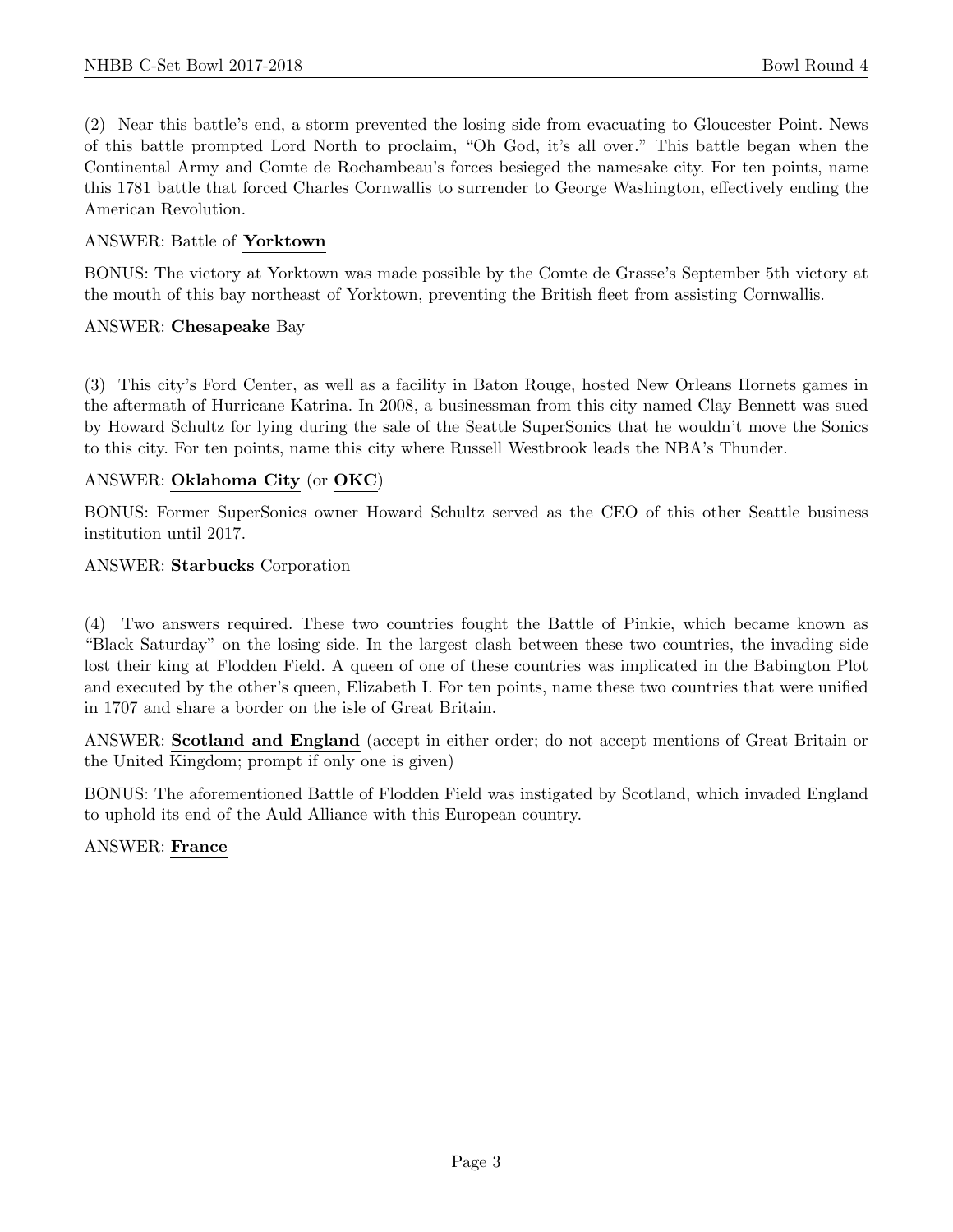(5) The investigation into this event produced the Kean-Hamilton Report. Richard Drew's photograph The Falling Man was taken during this event. Zacarias Moussaoui is sometimes considered the twentieth perpetrator of this event, joining a group led by Mohammed Atta. Al-Qaeda orchestrated, for ten points, what 2001 terrorist attack that destroyed the World Trade Center's Twin Towers?

ANSWER: September 11th attacks (or  $9/11$ ; accept the 2001 World Trade Center attack before "World Trade Center" is read; prompt on "World Trade Center attack" before WTC is read)

BONUS: Among the findings of the 9/11 Commission's report were this agency's failure to relay information about the hijackings to the military. This governmental agency is in charge of air traffic management and, thus, grounded all flights on  $9/11$ .

#### ANSWER: Federal Aviation Administration (or FAA)

(6) In this region, a politician from the localist "Youngspiration" party used the derogatory term "jee-na" during her swearing in. This region's Demosisto party suffered a setback when activist Joshua Wong was sentenced to prison. This region's districts of Mong Kok and Admiralty hosted protests as part of the 2014 Umbrella Revolution. Several Causeway Bay booksellers have been kidnapped by Chinese special agents in, for ten points, what special administrative region that was once a British colony?

#### ANSWER: Hong Kong

BONUS: Before he was kidnapped, Gui Minhai, one of the Causeway Bay booksellers, was writing a book on this man. This current Chinese General Secretary developed the "One Belt, One Road" initiative.

#### ANSWER: Xi [shee] Jinping

(7) This composer's exposure to gamelan at the 1889 World's Fair inspired his Estampes [eh-stahmp]. This composer, who was denied a public funeral due to German bombardment in World War I, interpreted a legend about the city of Ys [ees] in "The Sunken Cathedral" from his first book of Preludes. A Paul Verlaine poem inspired the third movement of his Suite bergamasque. For ten points, name this French Impressionist who wrote "Clair de lune."

#### ANSWER: (Achille-)Claude Debussy

BONUS: Indonesian gamelan music is played by large ensembles of this broad class of instrument. Other examples of this type of instrument include the Indian tabla, claves [klah-vays] in Cuban music, and castanets.

ANSWER: percussion instruments (anti-prompt on answers relating to "drums" by asking "can you be less specific:)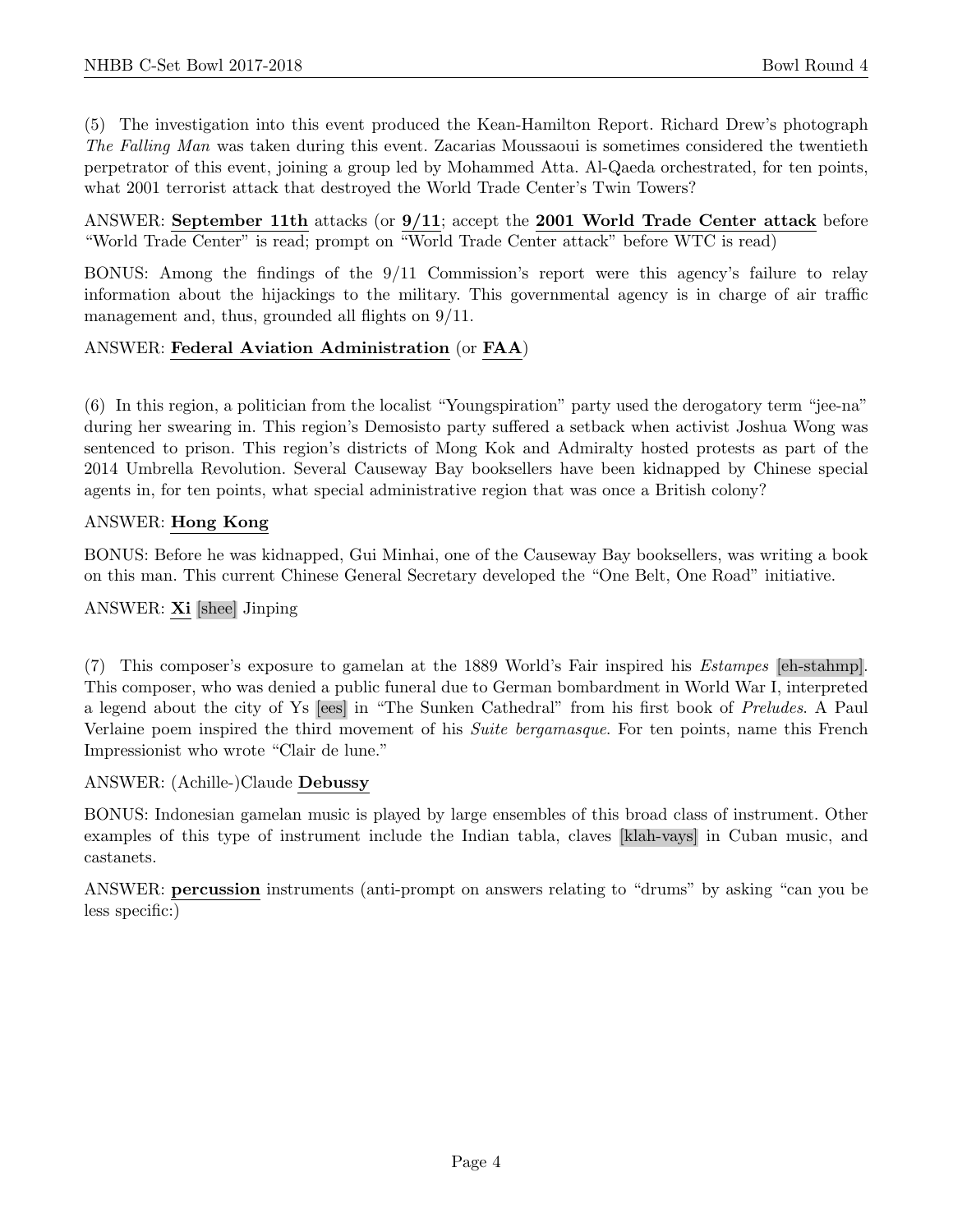(8) During this event, a man declared "fortune favors the brave" while hoping to save his friends, Rectina and Pomponianus at Stabiae. Prior to this event, an observer in Misenum noted an unusually dense and rapidly rising cloud. Letters describing this event were written to Tacitus by Pliny the Younger, whose uncle died in it. For ten points, name this 79 AD natural disaster that covered the towns of Herculaneum and Pompeii in ash.

ANSWER: eruption of Mount Vesuvius (prompt on "destruction of Pompeii" or "destruction of Herculaneum" before mentioned; prompt on partial answers, such as "a volcanic eruption")

BONUS: Pliny the Elder sailed across this bay to save Pomponianus. This bay's name, which it shares with a city on its northern shore, translates to "new city."

ANSWER: Bay of Naples (accept Neapolis; accept Napoli)

## Third Quarter

The categories are  $\dots$ 

- 1. Louisiana Purchase
- 2. World War I
- 3. Ancient Egypt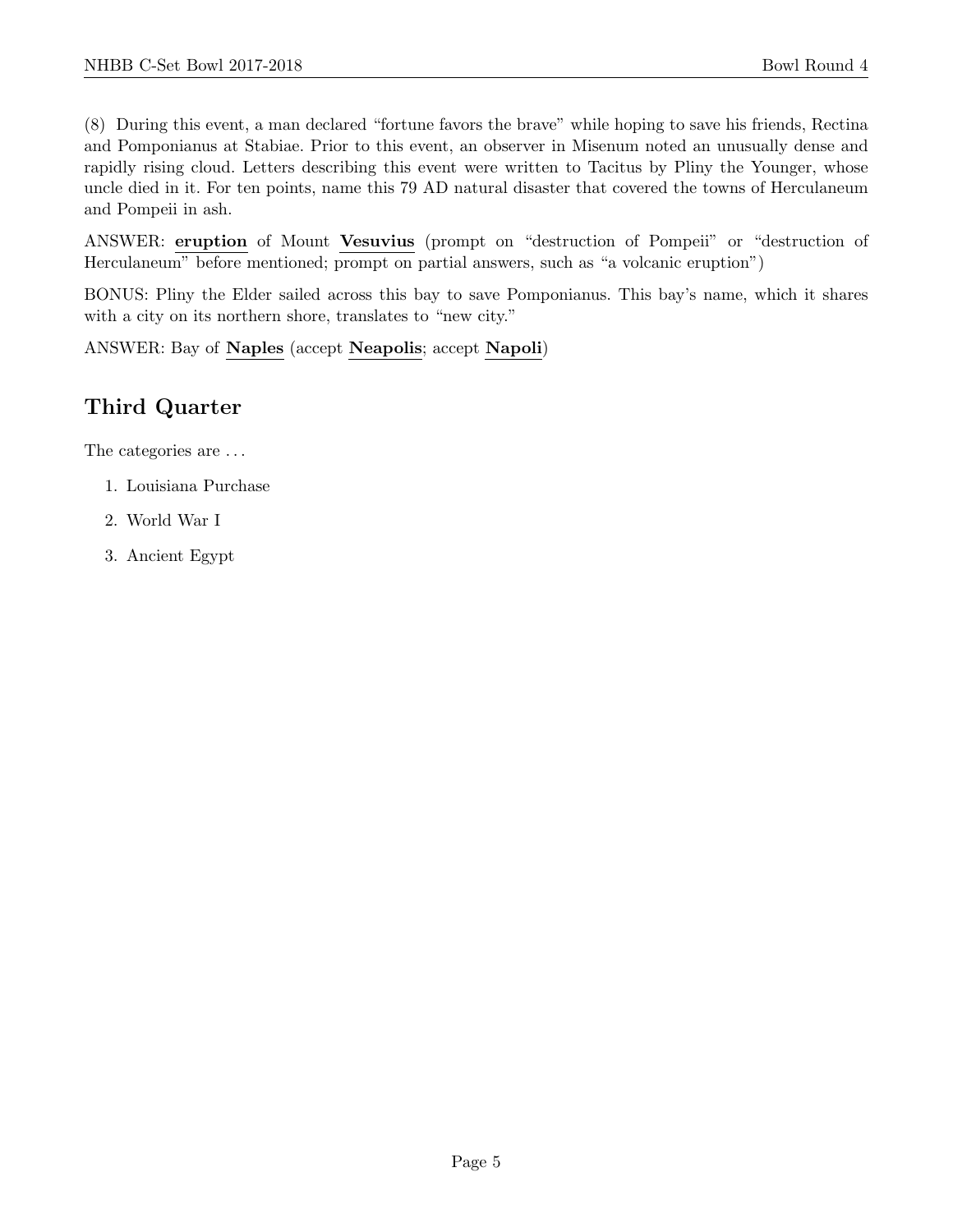#### Louisiana Purchase

#### Name the...

(1) European country that sold Louisiana to the US.

#### ANSWER: France

(2) US President who made the Purchase.

#### ANSWER: Thomas Jefferson

(3) Two men who led the American Corps of Discovery that explored the Louisiana Territory.

ANSWER: Meriwether Lewis and William Clark (accept in either order; prompt on partial answers)

(4) European country that contested the purchase, having given up Louisiana in the Treaty of San Ildefonso.

#### ANSWER: Spain

(5) Cabinet position held by James Madison when he argued that the purchase was Constitutional.

#### ANSWER: Secretary of State

(6) Man who led an expedition west through the Louisiana Territory to Colorado, where he mapped his namesake peak.

ANSWER: Zebulon Pike (accept Pike's Peak)

(7) U.S. minister to France who, with James Monroe, negotiated the terms of the purchase.

#### ANSWER: Robert Livingston

(8) Total cost, within 10%, of the Louisiana Purchase.

ANSWER: 15 million dollars (accept any number between 13.5 and 16.5 million dollars)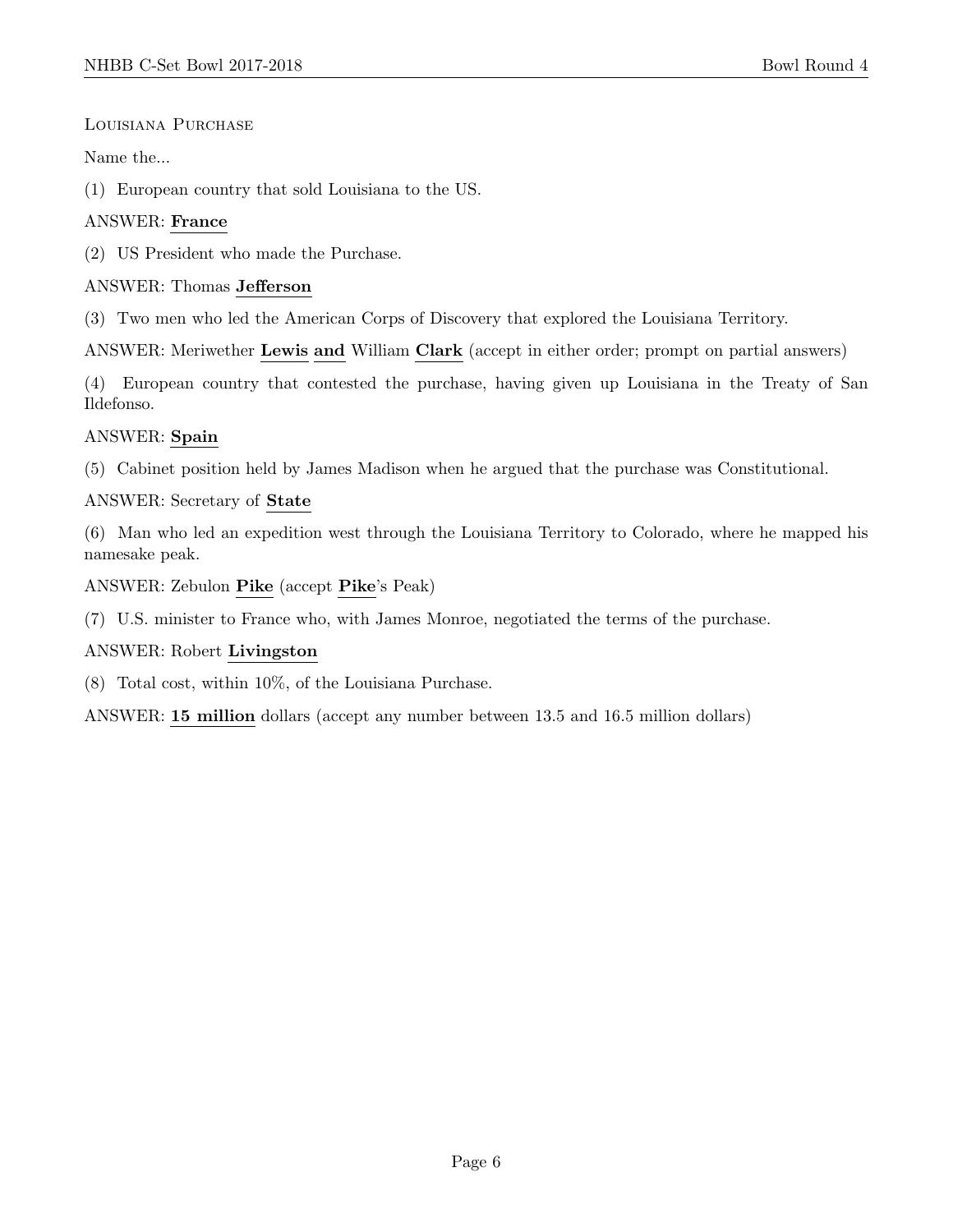#### WORLD WAR I

Name the...

(1) Soldier who was wounded at the Somme and blinded in a gas attack, then later led Nazi Germany.

#### ANSWER: Adolf Hitler

(2) Archduke of Austria-Hungary who was shot in Sarajevo in 1914.

#### ANSWER: Archduke Franz Ferdinand (prompt on partial answer)

(3) "Sick Man of Europe" that joined the Central Powers in October 1914.

#### ANSWER: Ottoman Empire

(4) Nation that sent David Lloyd George to the Paris Peace Conference.

#### ANSWER: United Kingdom of Great Britain and Ireland (accept UK; accept Great Britain; accept England)

(5) 1914 battle where the German advance was halted along a namesake river, leading to trench warfare.

#### ANSWER: Battle of the Marne River

(6) 1915 Allied campaign that failed to take Anzac Cove and never reached Constantinople.

ANSWER: Gallipoli Campaign (or Dardanelles Campaign or Battle of Canakkale)

(7) Failed German plan to capture Paris in six weeks by sweeping through Belgium.

#### ANSWER: Schlieffen Plan

(8) 1914 battle that caused Alexander Samsonov, the losing general, to commit suicide.

ANSWER: (Second) Battle of Tannenberg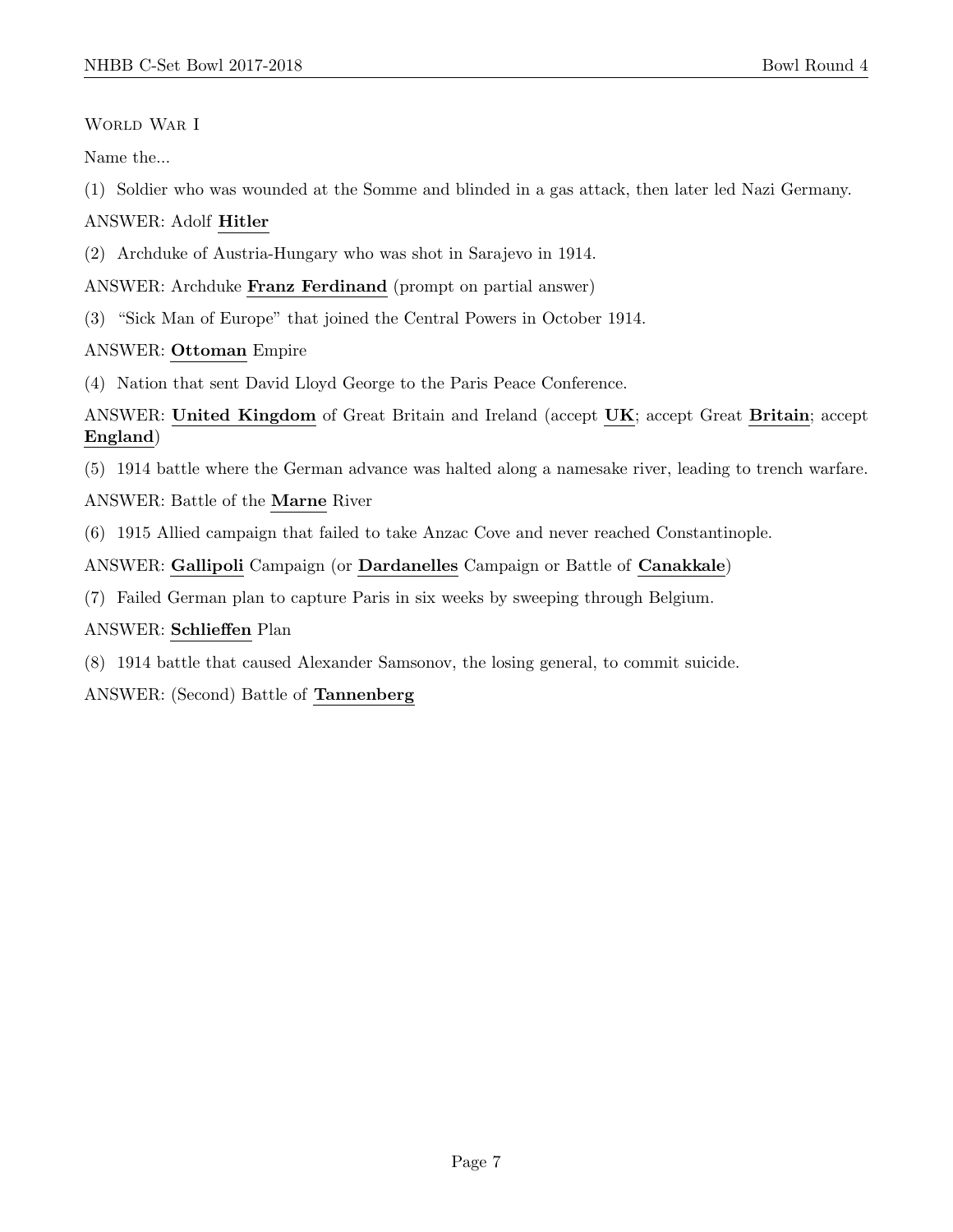#### Ancient Egypt

Name the...

(1) Common title used by Egyptian monarchs, such as the ruler of Egypt in the Book of Exodus.

#### ANSWER: Pharaoh

(2) Writing system of Ancient Egypt that preceded the development of demotic script.

#### ANSWER: Hieroglyphs (or Hieroglyphics)

(3) Slab, discovered in 1799, whose three writings allowed the Egyptian writing system to be deciphered from Greek.

#### ANSWER: Rosetta Stone

(4) Boy king whose tomb was unearthed by Howard Carter in 1922.

ANSWER: King Tutankhamun

(5) Mythical creature with a human's head and a lion's body that is depicted in a massive sculpture in Giza.

#### ANSWER: Sphinx

(6) First of the three "Kingdom" periods, which encompasses the Third through the Sixth Dynasties.

#### ANSWER: Old Kingdom

(7) Animal that alternatively names Faiyum and Sumenu, two centers of worship for the deity Sobek.

ANSWER: crocodile (accept Crocodilopolis; do not accept alligator)

(8) Foreign people who, centuries before the Sea Peoples attacked, invaded Egypt to establish the Fifteenth Dynasty and ruled from Avaris.

ANSWER: Hyksos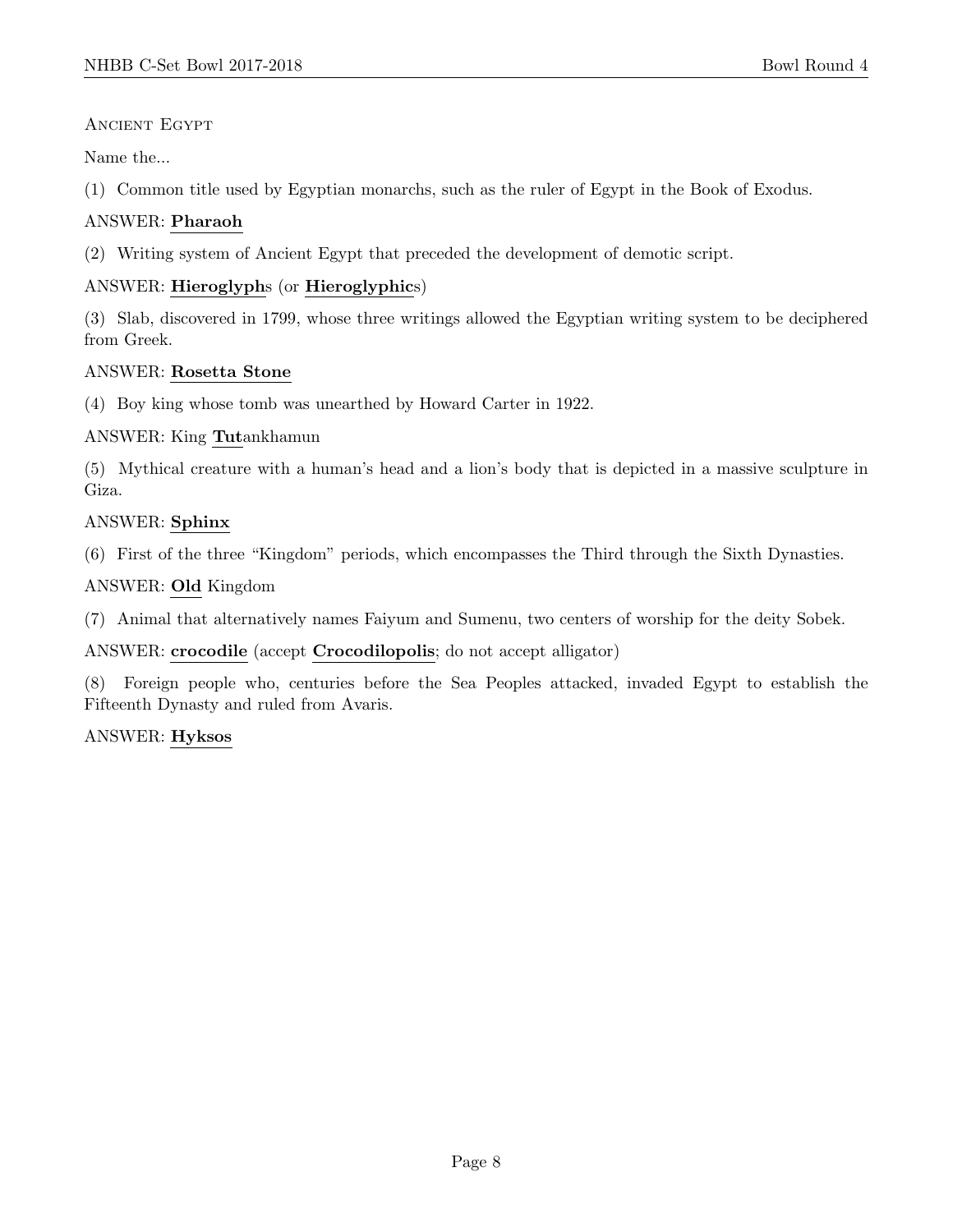## Fourth Quarter

(1) A structure in this city was built with two different shades of white marble and had its construction halted for twenty-five years. That monument stands at the center of a park planned by Pierre  $(+)$  L'Enfant, who laid out this city. Maya Lin designed a memorial in this city that consists of a sloping (\*) wall of black marble covered in the names of soldiers. For ten points, name this city home to the Vietnam Veterans' Memorial wall and several Smithsonian museums in the National Mall.

ANSWER: Washington, D.C. (accept DC; accept the District of Columbia)

(2) This president criticized Senators Joseph Martin, Bruce Barton and Hamilton Fish for their conservative stances on military buildup. Owen Roberts' "switch  $(+)$  in time that saved nine" prevented this man from expanding the Supreme Court to 15 justices. During this man's presidency, Congress passed the (\*) Social Security Act as his "Fireside Chats" calmed America in the Great Depression. For ten points, name this president who enacted the New Deal and led the US in World War II.

ANSWER: Franklin Delano Roosevelt (or FDR; prompt on "Roosevelt" alone)

(3) Sergeant Leon Weckstein claimed to have spared this building from destruction during World War II. This building, located in the Square of Miracles, is thought to have been constructed by Diotisalvi.  $(+)$  Mussolini ordered the drilling of 100 holes into this structure as an attempt at fixing it. According to legend, this building was used to disprove an (\*) Aristotelian theory about spheres of different masses. For ten points, name this Italian structure whose weak foundation gives it a famous four-degree tilt.

ANSWER: Leaning Tower of Pisa

(4) In one of this man's studies, he correctly predicted that misplaced envelopes addressed to groups like "Friends of the Nazi Party" would be "rescued" less frequently than personal letters. The 1961 trial and testimony of Adolf (+) Eichmann in Jerusalem inspired this man's experiment in which the command "you must go on" led over one-third of this man's subjects to administer supposedly  $(*)$  lethal doses of electricity to test subjects. For ten points, name this American psychologist of a controversial obedience experiment.

#### ANSWER: Stanley Milgram

(5) In this country, the 1978 Cinema Rex fire was blamed on the already-hated SAVAK police, raising tensions. The CIA's Operation Ajax supported a 1953 coup in this country after  $(+)$  Mohammad Mossadegh nationalized its oil industry. That coup replaced this country's only democratic government with Reza Pahlavi, a (\*) Shah who was overthrown in a 1979 Islamic Revolution. For ten points, name this country where Ayatollah Khomeini was brought to power after protests in Tehran.

#### ANSWER: Islamic Republic of Iran